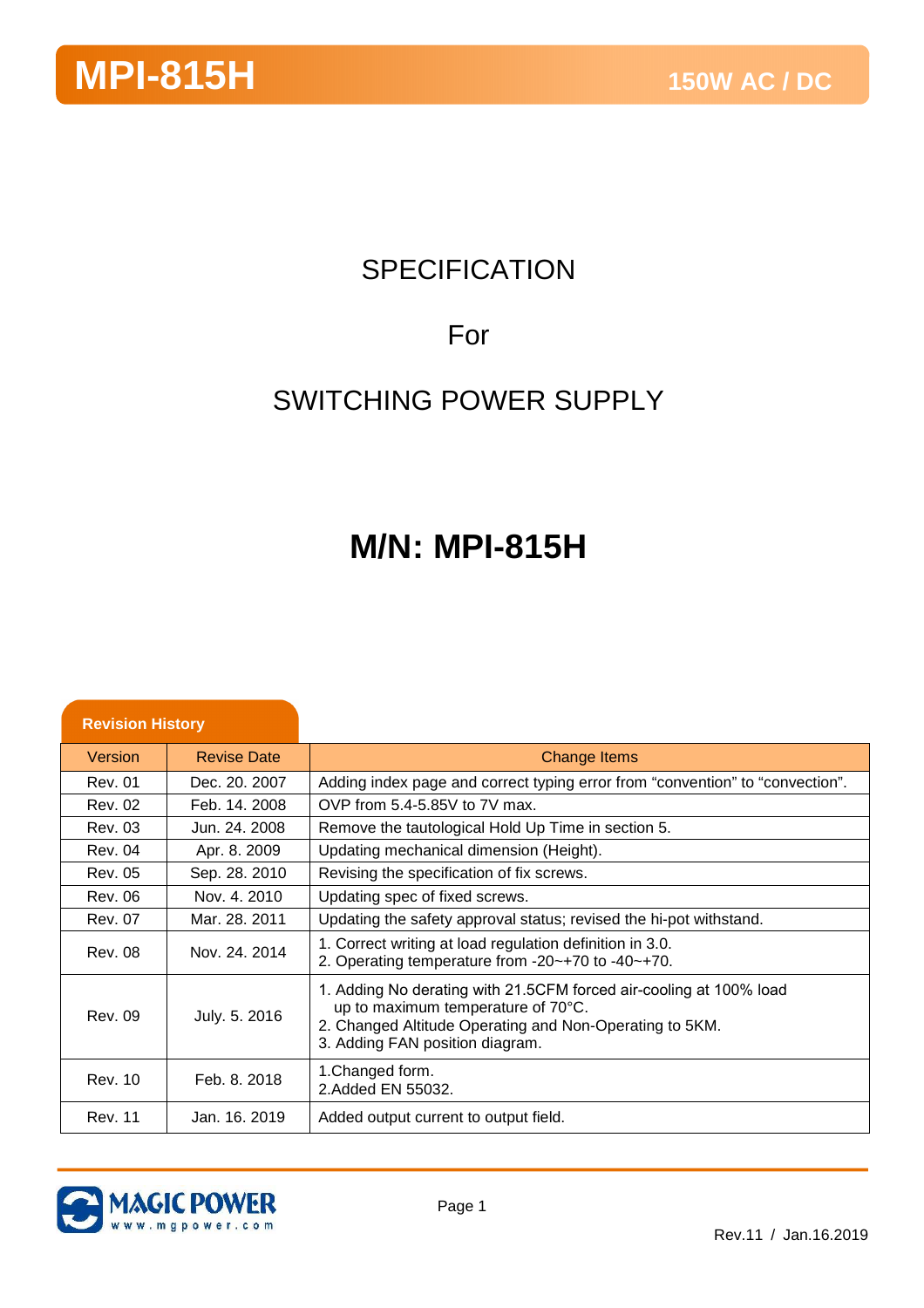



### **FEATURES**

- $\checkmark$  150W with active PFC convection cooled for P4 application.<br> $\checkmark$  Power Good/Power Fail signal.
- $V$  Power Good/Power Fail signal.<br> $V$  +5V Stand by & Remote On/Off
- $\checkmark$  +5V Stand by & Remote On/Off.<br> $\checkmark$  MTRF>130,000 br MII-217F at!
- MTBF>130,000 hr. MIL-217F at 50 degree.
- Thermal protection.



| <b>Models &amp; Ratings</b> |                          |                       |         |                                  |                  |                       |
|-----------------------------|--------------------------|-----------------------|---------|----------------------------------|------------------|-----------------------|
| <b>Model Number</b>         | Wattage<br>(Rated / Max) | <b>Output Voltage</b> |         | Min. Current <sup>(Note 1)</sup> | Rated<br>Current | Max. Current (Note 1) |
| MPI-815H                    | 90 W / 150 W             | V <sub>1</sub>        | $+5V$   | 1 A                              | 11.0 A           | 14.0 A                |
|                             |                          | V <sub>2</sub>        | $+12V$  | 0 A                              | 5.0A             | 10.0A                 |
|                             |                          | V <sub>3</sub>        | $-12V$  | 0 A                              | 0.5A             | 1 A                   |
|                             |                          | V <sub>4</sub>        | $+3.3V$ | 0 A                              | 7.5A             | 12.0A                 |
|                             |                          | V <sub>5</sub>        | +5Vsb   | 0 A                              | 0.75A            | 1.5A                  |

Total Output Power: 150W at 50°C environment temperature.

Note:

1. The maximum total combined output power on the +3.3V and +5V rails is 90W.

| <b>Summary</b>               |                                                                                                                                                                                      |                                                            |         |              |                                                                                                                                           |
|------------------------------|--------------------------------------------------------------------------------------------------------------------------------------------------------------------------------------|------------------------------------------------------------|---------|--------------|-------------------------------------------------------------------------------------------------------------------------------------------|
| Characteristic               | <b>Minimum</b>                                                                                                                                                                       | <b>Typical</b>                                             | Maximum | <b>Units</b> | Notes & Conditions                                                                                                                        |
| Input Range                  | 90                                                                                                                                                                                   | 115 / 230                                                  | 264     | VAC.         | Continuous input range.                                                                                                                   |
| Input Frequency              | 47                                                                                                                                                                                   |                                                            | 63      | Hz           | AC input.                                                                                                                                 |
| Efficiency                   |                                                                                                                                                                                      | 75                                                         |         | $\%$         | Rated load, 115VAC. Varies with distribution of<br>loads among output.                                                                    |
| <b>Operation Temperature</b> | 0                                                                                                                                                                                    |                                                            | $+70$   | °С           | Derate linearly above 50°C by 2.5% per °C to a<br>maximum temperature of 70°C at 50% load.                                                |
|                              | $\Omega$                                                                                                                                                                             |                                                            | $+70$   | $^{\circ}$ C | No derating with 21.5CFM forced air-cooling up to<br>maximum temperature of 70°C.                                                         |
| Weight                       |                                                                                                                                                                                      | 642                                                        |         | g            |                                                                                                                                           |
| Dimensions                   | 198.0 (L) x 97.0 (W) x 40.5 (H) mm, Tolerance +/- 0.4mm.                                                                                                                             |                                                            |         |              |                                                                                                                                           |
| <b>EMC</b>                   | EN 55022 / EN 55032 / CISPR 22 & FCC Part 15, EN 61000-3-2, EN 61000-3-3<br>IEC 61000-4-2, IEC 61000-4-3, IEC 61000-4-4, IEC 61000-4-5, IEC 61000-4-6, IEC 61000-4-8, IEC 61000-4-11 |                                                            |         |              |                                                                                                                                           |
| Safety Approvals             |                                                                                                                                                                                      | CSA C22.2 No. 60950-1-07, 2 <sup>nd</sup> Edition, 2007-03 |         |              | EN 60950-1: 2006+A1: 2010 2 <sup>nd</sup> , IEC 60950-1: 2005+A1: 2009 2 <sup>nd</sup> , UL 60950-1, 2 <sup>nd</sup> Edition, 2007-03-27, |

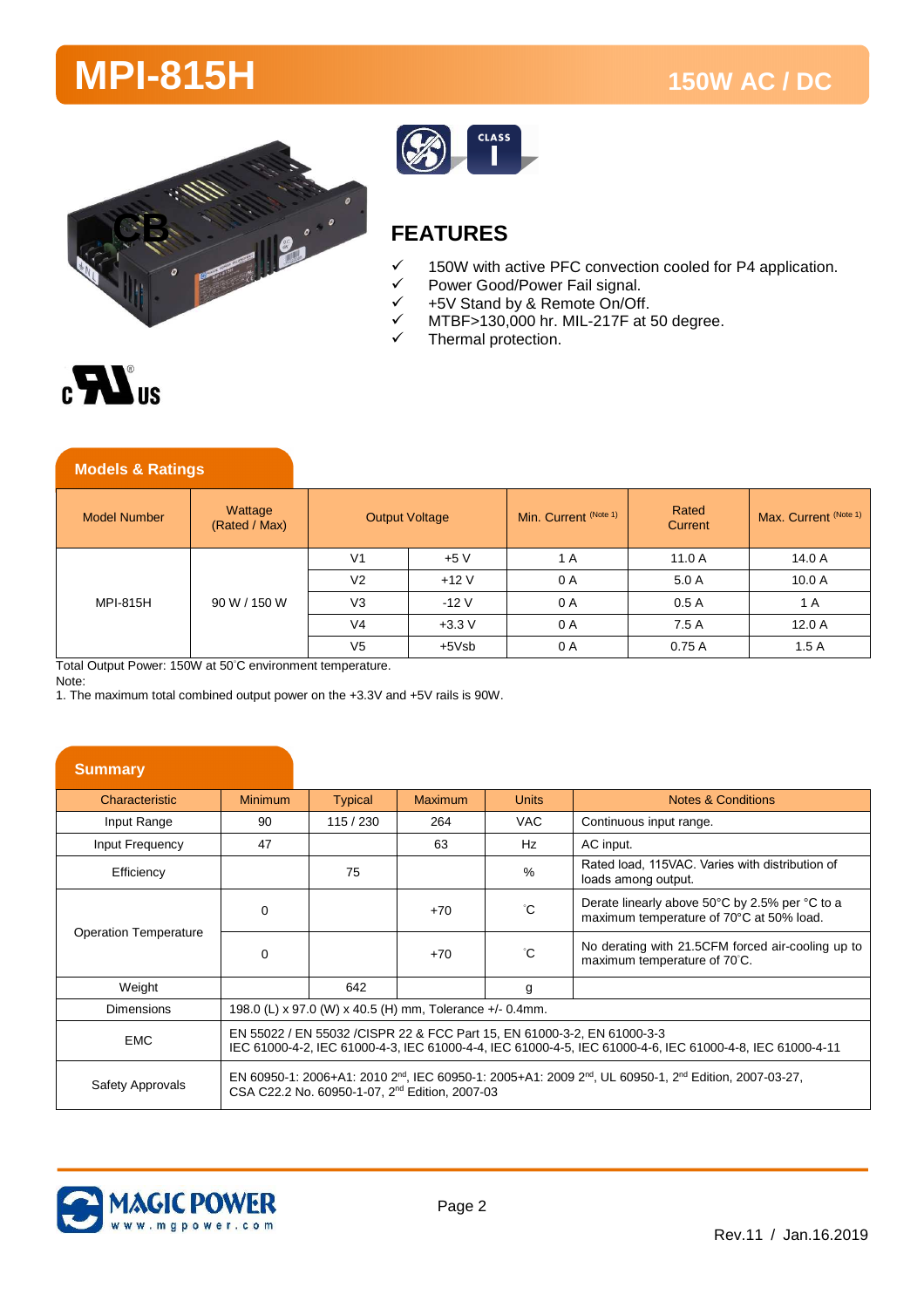| <b>Input</b>     |                |                                                                                      |                |              |                                                                 |  |
|------------------|----------------|--------------------------------------------------------------------------------------|----------------|--------------|-----------------------------------------------------------------|--|
| Characteristic   | <b>Minimum</b> | Typical                                                                              | <b>Maximum</b> | <b>Units</b> | Notes & Conditions                                              |  |
| Input Voltage    | 90             | 115 / 230                                                                            | 264            | <b>VAC</b>   | Continuous input range.                                         |  |
| Input Frequency  | 47             |                                                                                      | 63             | Hz           | AC input.                                                       |  |
| Input Current    |                |                                                                                      | 4/2            | A            | Nominal AC Input Voltage (115VAC/230VAC),<br>rated load.        |  |
| Inrush Current   |                |                                                                                      | 30/60          | A            | Nominal AC Input Voltage (115VAC/230VAC), one<br>cycle at 25°C. |  |
| Input Protection |                | Non-user serviceable internally located AC input line fuse. Fuse: 4A / 250VAC * 1pcs |                |              |                                                                 |  |

| <b>Output</b>                   |                                                                                                                                                                                             |                                   |                |              |                                                                                                                       |
|---------------------------------|---------------------------------------------------------------------------------------------------------------------------------------------------------------------------------------------|-----------------------------------|----------------|--------------|-----------------------------------------------------------------------------------------------------------------------|
| Characteristic                  | <b>Minimum</b>                                                                                                                                                                              | <b>Typical</b>                    | <b>Maximum</b> | <b>Units</b> | <b>Notes &amp; Conditions</b>                                                                                         |
|                                 |                                                                                                                                                                                             | $+5V$                             |                |              |                                                                                                                       |
|                                 |                                                                                                                                                                                             | $+12V$                            |                |              |                                                                                                                       |
| Output Voltage                  |                                                                                                                                                                                             | $-12V$                            |                | DC           |                                                                                                                       |
|                                 |                                                                                                                                                                                             | $+3.3V$                           |                |              |                                                                                                                       |
|                                 |                                                                                                                                                                                             | $+5Vsb$                           |                |              |                                                                                                                       |
|                                 |                                                                                                                                                                                             | 11.0                              | 14.0           |              |                                                                                                                       |
|                                 |                                                                                                                                                                                             | 5.0                               | 10.0           |              |                                                                                                                       |
| <b>Output Current</b>           |                                                                                                                                                                                             | 0.5                               | $\mathbf{1}$   | A            |                                                                                                                       |
|                                 |                                                                                                                                                                                             | 7.5                               | 12.0           |              |                                                                                                                       |
|                                 |                                                                                                                                                                                             | 0.75                              | 1.5            |              |                                                                                                                       |
|                                 | 5.05                                                                                                                                                                                        |                                   | 5.15           |              |                                                                                                                       |
|                                 | 11.6                                                                                                                                                                                        |                                   | 12.6           |              |                                                                                                                       |
| <b>Initial Set Accuracy</b>     | $-11.4$                                                                                                                                                                                     |                                   | $-12.6$        | <b>VDC</b>   | Initial Setting Accuracy is at Input 110VAC and all                                                                   |
|                                 | 3.20                                                                                                                                                                                        |                                   | 3.40           |              | output at 60% rated load.                                                                                             |
|                                 | 4.80                                                                                                                                                                                        |                                   | 5.20           |              |                                                                                                                       |
|                                 |                                                                                                                                                                                             | 1                                 |                |              | At Output Voltage +5V                                                                                                 |
| Minimum Load                    |                                                                                                                                                                                             | $\Omega$                          |                | Α            | At Output Voltage +12 V, -12 V, +3.3 V, +5Vsb                                                                         |
| Start Up Delay                  | 0.3                                                                                                                                                                                         |                                   | 6              | Sec          | Time required for initial output voltage stabilization.                                                               |
| Hold Up Time                    | 16                                                                                                                                                                                          |                                   |                | mS           | Nominal AC Input Voltage (115VAC), rated load.                                                                        |
|                                 |                                                                                                                                                                                             | ±1.0 <sup>(V1)</sup>              |                |              |                                                                                                                       |
|                                 |                                                                                                                                                                                             | $±1.0^{(V2)}$                     |                |              | Less than $\pm$ 1% at rated load with $\pm$ 10% changing                                                              |
| Line Regulation                 |                                                                                                                                                                                             | $\pm 1.0^\text{\tiny{(V3)}}$      |                | %            | in input voltage.                                                                                                     |
|                                 |                                                                                                                                                                                             | $±1.0^{(V4)}$                     |                |              |                                                                                                                       |
|                                 |                                                                                                                                                                                             | $±1.0^{(V5)}$                     |                |              |                                                                                                                       |
|                                 |                                                                                                                                                                                             | $\pm 2.0^{(V1)}$                  |                |              | Measured from 60% to 100% rated load and from                                                                         |
|                                 |                                                                                                                                                                                             | ±4.0 <sup>(V2)</sup>              |                |              | 60% to 20% rated load (60% $\pm$ 40% rated load) for                                                                  |
| Load Regulation                 |                                                                                                                                                                                             | $±5.0^{(V3)}$                     |                | %            | each output, and keep other outputs at 60% rated                                                                      |
|                                 |                                                                                                                                                                                             | $\pm 4.0^{(V4)}$<br>$±4.0^{(V5)}$ |                |              | load.                                                                                                                 |
|                                 |                                                                                                                                                                                             |                                   |                |              |                                                                                                                       |
|                                 |                                                                                                                                                                                             | $50^{(V1)}$<br>$100^{(V2)}$       |                |              | Measured at rated load by a 20MHz bandwidth                                                                           |
| Ripple & Noise                  |                                                                                                                                                                                             | $150^{(V3)}$                      |                | mV           | limited oscilloscope and the each output is                                                                           |
|                                 |                                                                                                                                                                                             | $50^{(V4)}$                       |                |              | connected with a 10µF Electrolytic Capacitor and a                                                                    |
|                                 |                                                                                                                                                                                             | $100^{(V5)}$                      |                |              | 0.1uF Ceramic Capacitor.                                                                                              |
| <b>Short Circuit Protection</b> |                                                                                                                                                                                             |                                   |                |              | Fully protected against short circuit. Latch off mode upon of short circuit condition.                                |
|                                 |                                                                                                                                                                                             |                                   |                |              | For some reason the power supply fails to control itself, the build-in over voltage protection circuit will shut down |
| Over Voltage Protection         |                                                                                                                                                                                             |                                   |                |              | the outputs to prevent damaging external circuits. The trigger point is 7V max. at +5V. If the OVP occur, PSU         |
|                                 | cannot be recovered.                                                                                                                                                                        |                                   |                |              |                                                                                                                       |
| Over Temperature                |                                                                                                                                                                                             |                                   |                |              | When the power supply operating over the temperature or over load limit, the power supply will be shut down           |
| Protection                      | automatically to protect itself. The protection point is at the temperature of the HS1 over 110°C. After the<br>temperature of HS1 going down, the power supply will restart automatically. |                                   |                |              |                                                                                                                       |

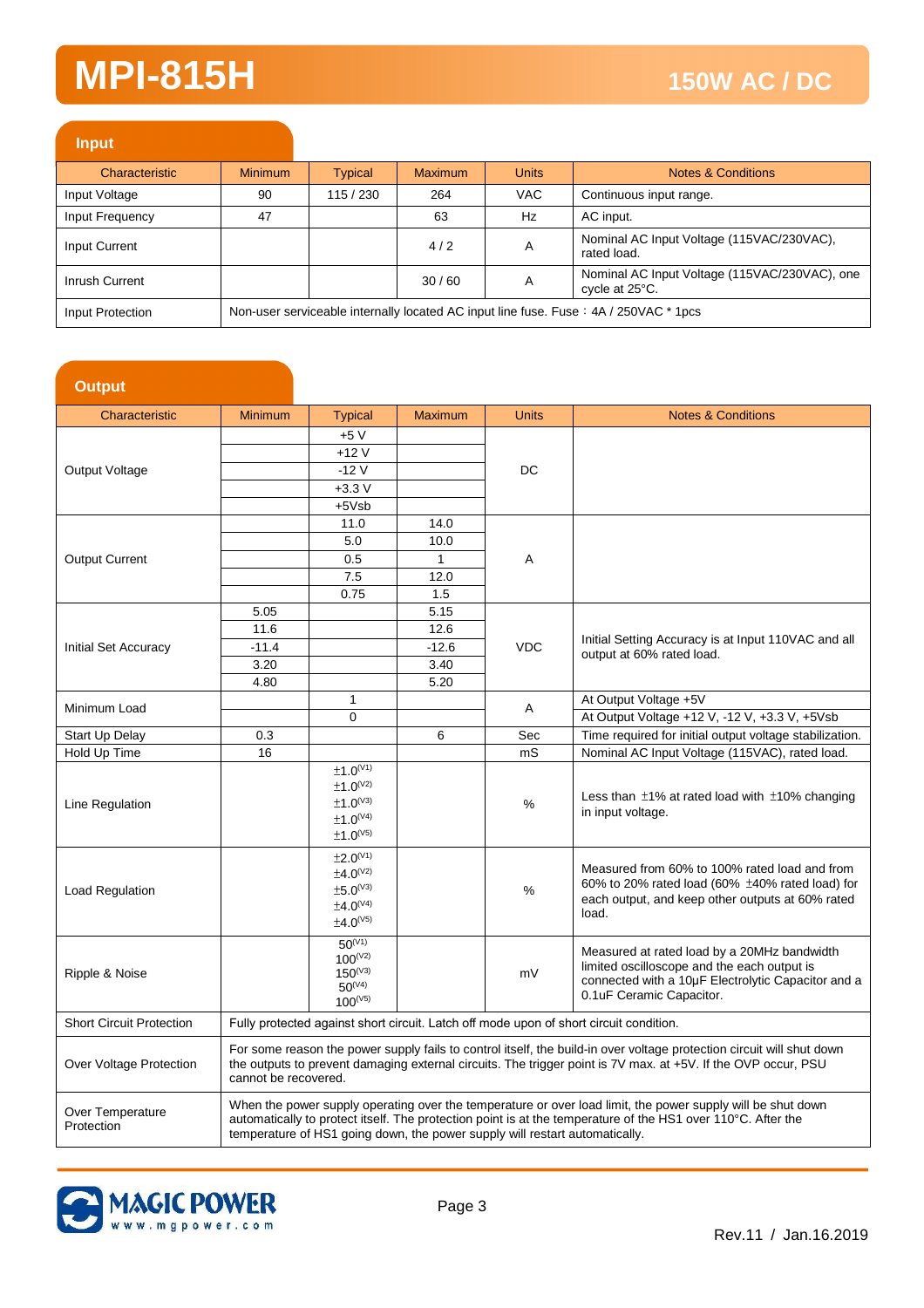| <b>General</b>    |                            |                                                                                                                                          |                                                                                                                     |         |               |                                                                                             |  |
|-------------------|----------------------------|------------------------------------------------------------------------------------------------------------------------------------------|---------------------------------------------------------------------------------------------------------------------|---------|---------------|---------------------------------------------------------------------------------------------|--|
|                   | Characteristic             | <b>Minimum</b>                                                                                                                           | <b>Typical</b>                                                                                                      | Maximum | <b>Units</b>  | Notes & Conditions                                                                          |  |
| Efficiency        |                            |                                                                                                                                          | 75                                                                                                                  |         | $\frac{0}{0}$ | Rated load, 115VAC. Varies with distribution of<br>loads among output.                      |  |
| Isolation         | IP to OP                   | 3000                                                                                                                                     |                                                                                                                     |         | VAC.          |                                                                                             |  |
|                   | <b>Switching Frequency</b> |                                                                                                                                          | 65                                                                                                                  |         | <b>KHZ</b>    |                                                                                             |  |
| Power Good Signal |                            | When power is turned on, the power good signal will go high 100ms to 500ms after all output DC voltages are<br>within regulation limits. |                                                                                                                     |         |               |                                                                                             |  |
| Power Fail Signal |                            |                                                                                                                                          | The power fail signal will go low at least 1 mS before any of the output voltages fall below the regulation limits. |         |               |                                                                                             |  |
| Power On / Off    |                            |                                                                                                                                          |                                                                                                                     |         |               | The power supply will be turned on when the power On/Off pin is connected to secondary GND. |  |

#### **Environmental**

| Characteristic                        | <b>Minimum</b> | <b>Typical</b> | <b>Maximum</b> | <b>Units</b> | <b>Notes &amp; Conditions</b>                                                              |
|---------------------------------------|----------------|----------------|----------------|--------------|--------------------------------------------------------------------------------------------|
|                                       | 0              |                | $+70$          | ۴С           | Derate linearly above 50°C by 2.5% per °C to a<br>maximum temperature of 70°C at 50% load. |
| <b>Operating Temperature</b>          | 0              |                | $+70$          | °С           | No derating with 21.5CFM forced air-cooling up to<br>maximum temperature of 70°C.          |
| Storage Temperature                   | -40            |                | $+70$          | °C           |                                                                                            |
| <b>Relative Humidity</b>              | 5              |                | 95             | %RH          | Non-condensing.                                                                            |
| Operating /<br>Non-Operating Altitude |                | 5000           |                | m            |                                                                                            |

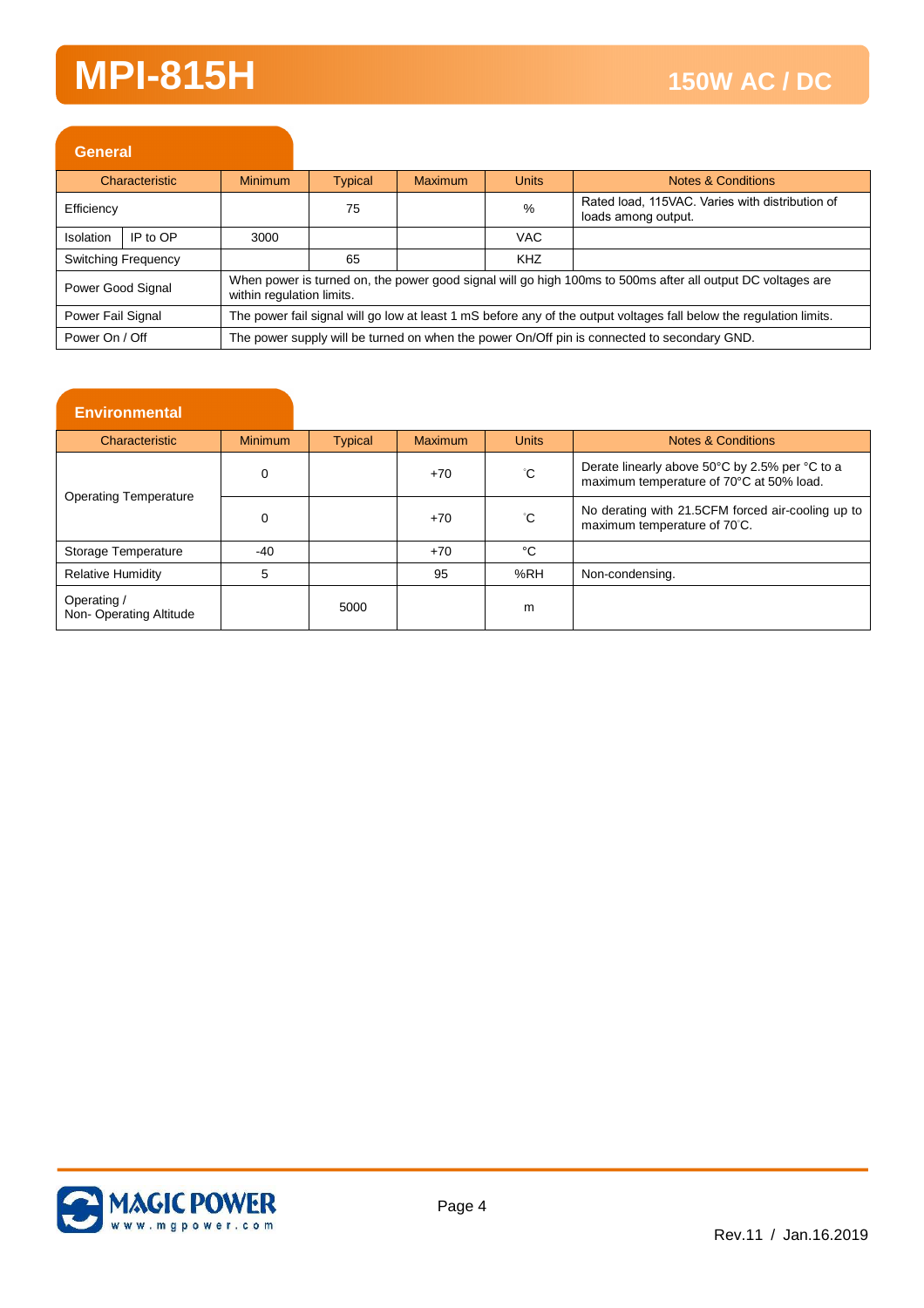#### **EMC: Emissions**

| <b>Phenomenon</b>       | Standard                                      | <b>Class</b> | <b>Notes &amp; Conditions</b> |
|-------------------------|-----------------------------------------------|--------------|-------------------------------|
| Conducted               | EN 55022 / EN 55032<br>CISPR 22 & FCC Part 15 | в            |                               |
| Radiated                | EN 55022 / EN 55032<br>CISPR 22 & FCC Part 15 | В            |                               |
| <b>Harmonic Current</b> | EN 61000-3-2                                  | D            |                               |
| Voltage Flicker         | EN 61000-3-3                                  | D            |                               |

#### **EMC: Immunity**

| Phenomenon             | Standard       | <b>Criteria</b> | Notes & Conditions                                                    |
|------------------------|----------------|-----------------|-----------------------------------------------------------------------|
| <b>ESD</b>             | IEC 61000-4-2  | A               | 8KV air discharge, 6KV contact discharge                              |
| Radiated               | IEC 61000-4-3  | A               | 3V/m                                                                  |
| <b>EFT</b>             | IEC 61000-4-4  | A               | 2KV Line & PE                                                         |
| Surges                 | IEC 61000-4-5  | A               | 2KV                                                                   |
| Conducted              | IEC 61000-4-6  | A               | 10V                                                                   |
| Power Magnetic         | IEC 61000-4-8  | A               | 10A/m                                                                 |
| Dips and Interruptions | IEC 61000-4-11 | A<br>С<br>С     | DIP: >95%, 0.5 cycle<br>DIP: >30%, 25 cycles<br>INT: >95%, 250 cycles |

| <b>Safety Approvals</b> |                                                                                                               |                               |
|-------------------------|---------------------------------------------------------------------------------------------------------------|-------------------------------|
| <b>Safety Agency</b>    | <b>Safety Standard</b>                                                                                        | <b>Notes &amp; Conditions</b> |
| <b>TUV</b>              | EN 60950-1: 2006+A1: 2010 2 <sup>nd</sup>                                                                     | Approved.                     |
| <b>CB</b>               | IEC 60950-1: 2005+A1: 2009 2 <sup>nd</sup>                                                                    | Approved.                     |
| UL/cUL                  | UL 60950-1, 2 <sup>nd</sup> Edition, 2007-03-27<br>CSA C22.2 No. 60950-1-07, 2 <sup>nd</sup> Edition, 2007-03 | Approved.                     |

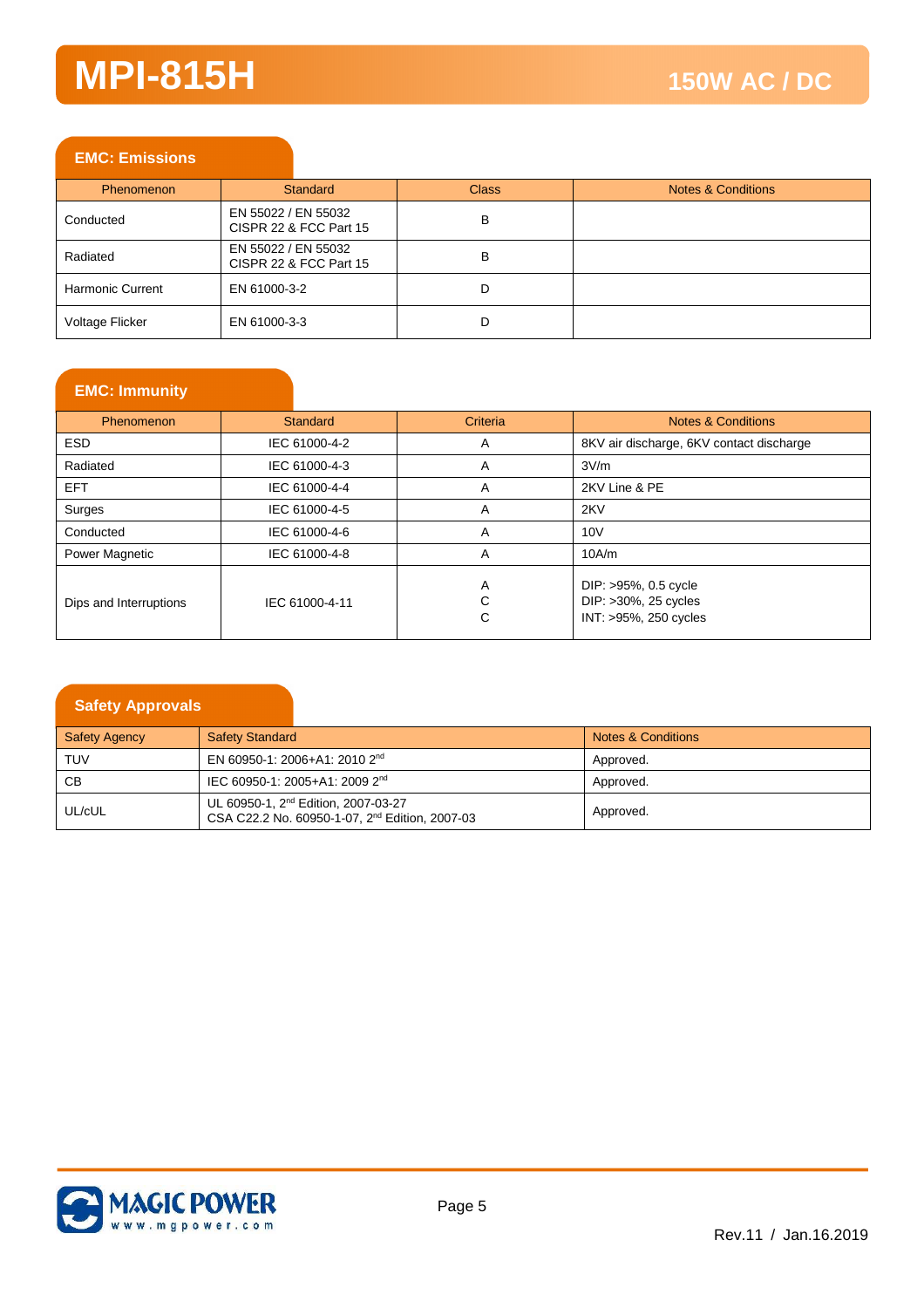**Mechanical Details**

SIZE: 198.0 (L) x 97.0 (W) x 40.5 (H) mm, Tolerance +/- 0.4mm.



FAN position diagram